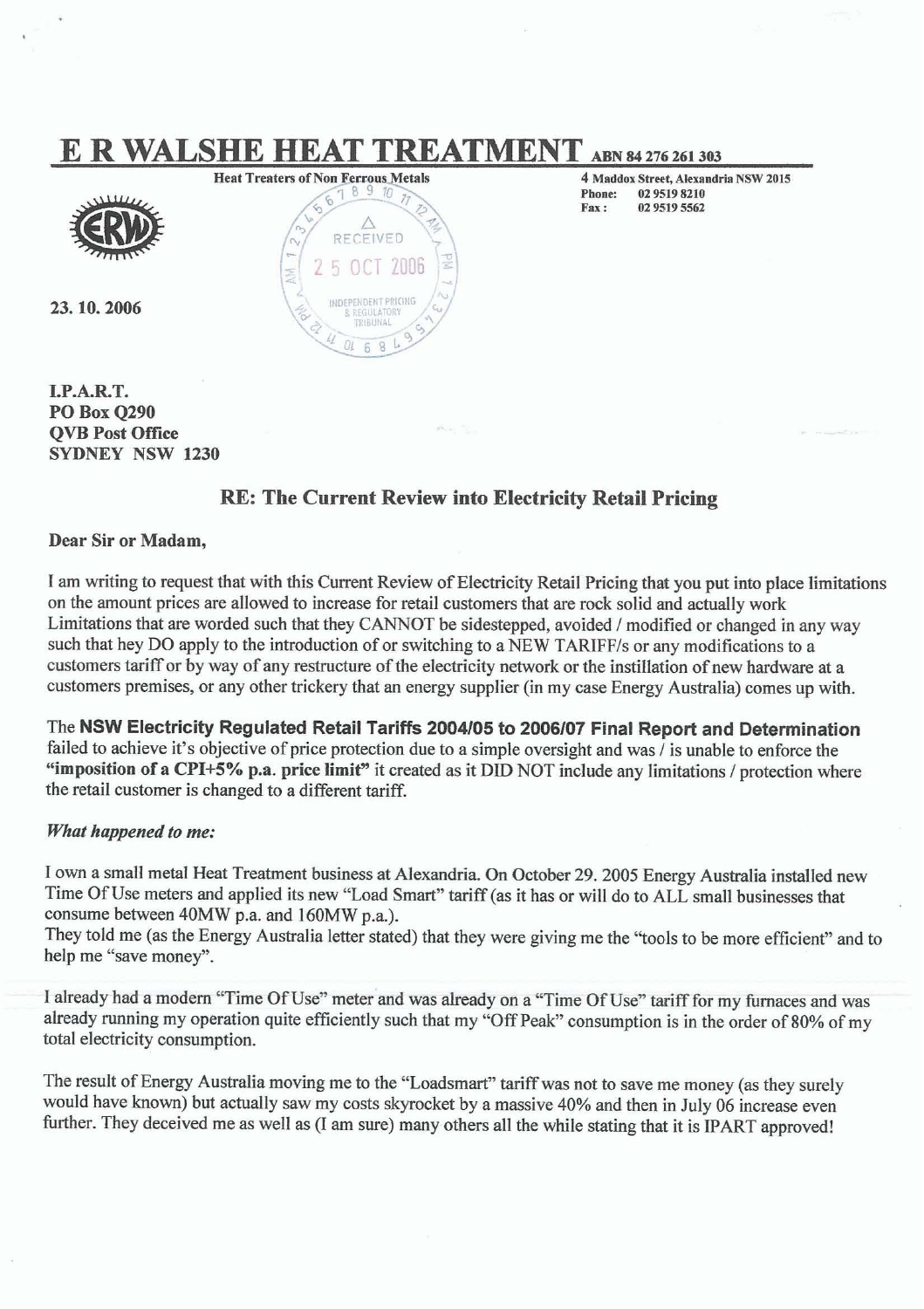### **How IPART failed in the past:**

Energy Australia was able to ignore the IPART Determination's upper price limits of CPI+5% p.a. as PART did NOT offer BLANKET COVER to those they were meant to protect.

PART limited its protection to a customer's EXISTING TARIFFS ONLY and made no allowance for Energy Australia switching a customer to a different more expensive tariff.

Whilst Energy Australia pontificated that this was needed due to the instillation of the new meters and its desire to switch customer to Time Of Use tariffs, this was simply a front to cover up the huge money grab that resulted.

### *How IPART might not fail again:*

IPART needs to state that the price increase limitations of say CPI **+5** % (as before) on a customer total bill apply across the board, such that it will apply to ALL tariffs NEW or OLD and will apply to any modification to a tariff or the imposition of any new or additional charges within a tariff or any increases to any part of a tariff that will result in the customer's overall bill for a given / similar amount of power increasing by more than the pricing limit imposed by the new Determination for the period of the Determination.

It could be as simple as that.

I will also suggest that IPART may need to define how any customers cost increases are determined. That is, that a fair before and after comparison be done such that the amount of power consumed (kilo Watt hours) and charging splits (Peak, Shoulder & Off Peak) is identical plus any ancillary charges such as SAC or Peak Capacity charges (or what other new or old items may be added or modified that may inflate a customers bill).

I say this as Energy Australia offered me a written comparison of two billing periods (before Loadsmart and after Loadsmart) that had a similar number of billing days but saw them attempting to compare one period of 11,000 kWhrs with another of more than 26,000 kWhrs and they even had the hide to tell me that they had actually saved me money! Not a fair comparison at all, but they did try it on.

May I also suggest that this time PART get solid legal advice as to the wording of all the relevant clauses.

### *Thinking the way Energy Australia does:*

There is a clause in the Energy Australia standard agreement that allows Energy Australia to move any customer on a standard regulated retail agreement from one tariff to another as Energy Australia sees fit.

I envisage that Energy Australia could easily avoid future pricing limitations by placing retail customers who are currently on one tariff onto a more expensive tariff (as they did with me) but by way of reclassifying them. For example:

Currently Energy Australia places business customers that use from 40MW p.a. to 160 MW p.a. onto their very expensive "Loadsmart" tariff and those that use under 40MW p.a. on the lesser "Powersmart" tariff.

There is NOTHING to stop them from lowering the 40MW lower threshold to say ZERO Watts p.a. (or for that matter raising the upper limit I guess) and placing ALL businesses on the "Loadsmart" tariff.

This would see those affected (if they are on the "Powersmart" tariff) receive a 40% price increase in one hit.

After all what is stopping them from switching all business customer and all domestic customers to the "Loadsmart" tariff?

This would be a huge price increase and under the current Determination very possible!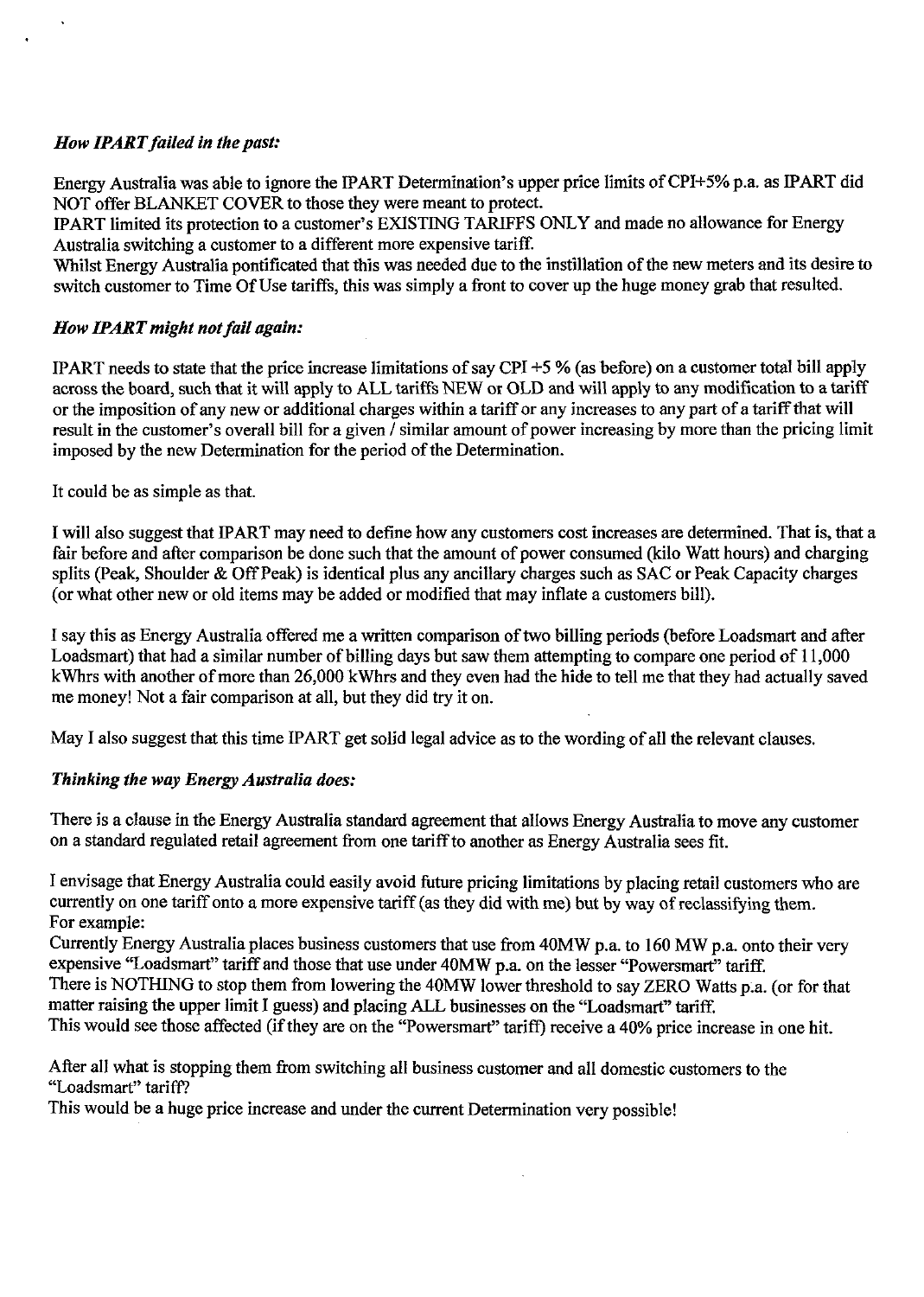### Let me remind of what your last Determination was supposed to achieve:

As stated in the exert below, it was supposed to achieve average price increases of between 5.0% and 5.8% p.a. for regulated retail customers (not the  $40\%$  + in one hit that I got).

**1.2 Overview of determination**  1.2 Overview of determination<br>The Tribunal's determination will allow average prices for regulated retail customers to increase by between 5.0 per cent and 5.8 per cent per annum (nominal) on average over the determination **period** The actual increase for **each customer** will depend on whether the tariff(s) the customer is on is currently greater or less than the relevant target tariff level set by the Tribunal.

### *Protection for small retail customers:*

Throughout the **Final** Report **and Determination** (see exerts below), the need to protect "small retail customers" from "significant price shocks" was clearly identified, as was the need for price increases "to be phased in".

### **4 TRANSlTlONlNG REGULATED RETAIL TARIFFS TO TARGET LEVELS**

There are currently more than 500 regulated retail tariffs in NSW. Some of these are Significantly higher than the applicable tareet level, while others are close to or much lowet than the applicable target level.

The Tribunal maintains its view that it is not reasonable to move regulated retail tariffs to Target levels immediately as this would result in significant price increases for some small retail customers. Increases need to be phased in over the regulatory period.

In section 4.2 the imposition of a **"CPI+S%"** price limit was **meant** to "set maximum increases on customers' bills". 'To ensure that customers are protected from unacceptable price increases".

## **4.2 Limits on increasing customers' bills**

The Tribunal has decided that the annual bill (excluding miscellaneous charges) for any customer must not increase by more than \$35 excluding GST or the percentage change in  $CPI+5%$  (whichever is greater) for the same pattern and level of consumption.

### **4.2.2 Tribunal's consideration in making its final decision**

Each customer's bill comprises network and **mtail** components **(N+R).** To ensure that customem **are** protected **fium** unacceptable price increases, the Tribunal **has deeided to**  Impose price limits that set maximum increases on customers' bills.

The following words in the Determination totally nullified all the aims stated above.

### **6.1.2 Tribunal's considerations in making its final decision**

huingthe course of the review, both Energy Australia and Integral **Energy** requested new regulated retail time of use tariffs to reflect changes being made by their network service provider.36 The Tribunal sought stakeholder comment on Energy Australia's proposed new time of use **business tariff.** In coming to its decision on the two new regulated time of use Tariffs, the Tribunal noted that no submissions objecting to the implementation of **Energy Australia's new tariff was received.**